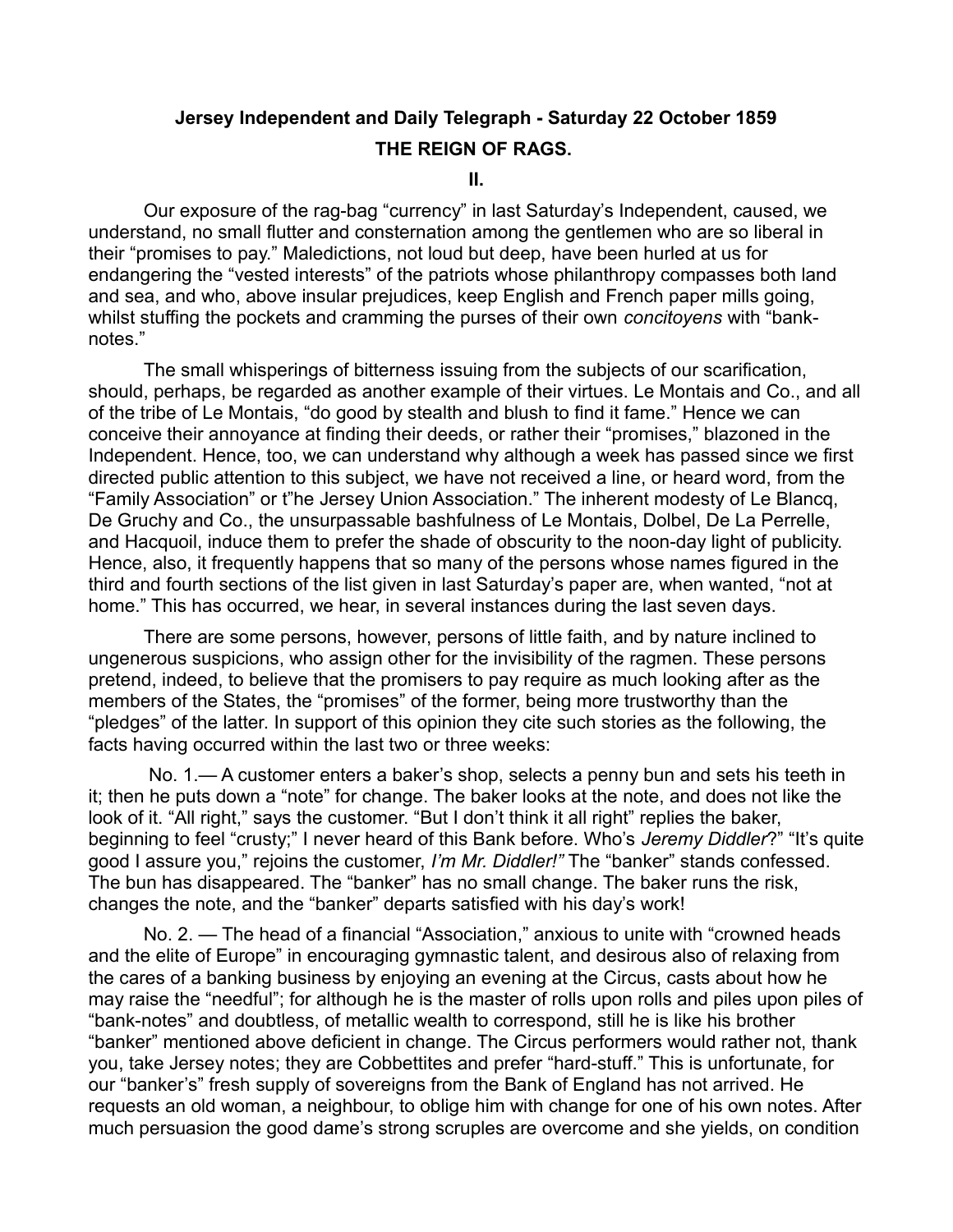that the note shall taken back next morning and replaced by "money of Great Britain," or by some Jersey note enjoying her confidence. The "banker" hies him to the Circus. Next morning the old lady is on the look out for her expected visitor. He comes not. She sends to him. He is "not at home." The message is repeated with no better result. The dame, wise in her generation, makes a purchase in the neighbourhood and succeeds in cashing the note. Her triumph is but of brief duration. The shopkeeper takes alarm, insists upon the note being reexchanged and it returns to the dame. She is no female Job, and, losing patience, she proceeds to storm the "Bank," uttering terrible threats of calling in the police. There is no help for it, somehow, somewhere the banker obtains and pays to the old lady real value to the amount of twenty shillings; he being left with his note and to his own reflections on the difficulties of banking in dealing with persons too ignorant to repose confidence in the solvency of his financial establishment.

These are no fables. Several of our readers are acquainted with the name of the heroes of the above paragraphs.

With such examples, we may reasonably expect to see presently announced "The Shoe Black Union Bank;" "The St. Helier Pier Rangers' Association Bank," &c., &c. For our part, we declare, we would much rather take any number of notes bearing the signature of "Jim Flynn" the respectable improver and polisher of local understandings, than such notes as the following, many varieties of which are in circulation in this Island:

## THE UNITED CHIFFONNIERS' ASSOCIATION BANK.

Jersey, April 1,1859.

We promise to pay the Bearer on demand One Pound British value received.

For Dunup, La Flimsy, Hardup & Co.,

Jeremy Le Diddler.

Payable at No. 101, Nowhere-street. British Sterling (!!!)

Some of our readers, we hear, treat as "a joke" our mention of shilling and half-crown notes in our former article this question. We hare before us the original of one of the halfcrown notes, issued at the time; it will be perceived, when there were still Bank of England "One Pound Notes." *Trois Livres* was of the value of 2s. 6d.

No. – JERSEY No. –

We promise to pay Bank of England Note for 8 of these Notes.

3 LIVRES. St. Helier's \_\_\_ day of 181 .

The above must have been in use within the years 1810-1813. In the latter year the law was passed forbidding any issue of notes under the value of One Pound each.

It is remarkable that not only are ALL the notes (52 issues) at present circulate in the Island engraved and printed in *English Language*; but also as far back as 1813-1810, notes intended for circulation among the *people*, small notes of half-a-crown value, were also printed in *English*. "Captain Cuttle" would say "take a note of this for the Commissioners."

The public and private issues of notes in Jersey are enormous, astounding, considering that the population cannot at the utmost exceed 70,000 souls. Over and above the notes of the recognised regular banks, the Parochial notes, and those issued by the Town Vingtaine, there are THIRTY-THRE private issues. Doubtless many of the issuers are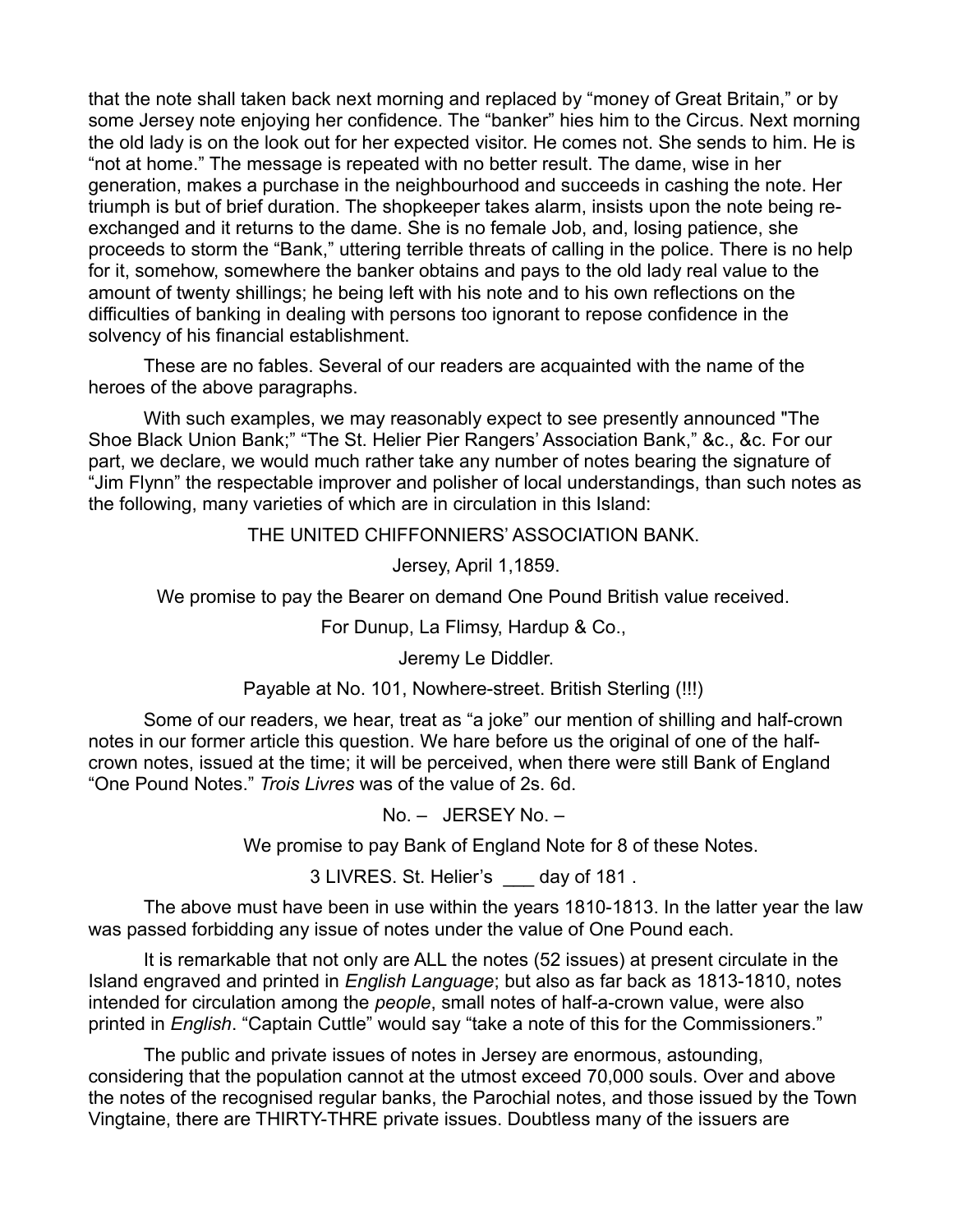respectable and thoroughly solvent persons; but many are doubtful as regards both qualities, and some are notoriously neither respectable nor solvent. The end of such a state of things it is not difficult to foresee, unless averted by the timely and judicious intervention of the Legislature. In looking down the List given in last Saturday's Independent the reader doubtless observed that in several instances the persons who figure as "securities" are dead, and a number of notes mention no names as "sureties." Some half dozen of the issues are refused by the Banks. Let us add that we have before us a list of persons who having had notes in circulation have failed within the last twenty years. We mention only some six or eight of the most recent: —

"Thomas Jarvis," Vingtaine du Mont-au-Pretre, Rue du Val.

"G. W. Le Geyt,'' Postmaster.

"W. G. Le Gallais," Jersey Bank.

"Thomas Le Gros," Vingtaine du Mont-au-Pretre.

"Jean Carr."  $-$  ,  $-$  ,  $-$ 

"John Burridge," Parish of St. Holier. This note was issued for the paving of New-street, Craigstreet and Upper Don-street, but guaranteed only by the issuer.

"Elilas Le Bas," Mont-au-Pretre.

"Philip Du Heaume," St. Ouen's Bank. Mr- Du Heaume did not fail, but there was *Benefice d'lneentaire* held on his property at his death. The Notes which were not registered in the *Benefice d' Inventaire* were lost.

We have already spoken of the law of 1813, which extinguished the shilling and half crown notes. In the year 1831, on the 15th of February, the States passed a Bill which had been introduced by Mr. Francis Godfray, the Constable of St. Helier. We give a summary of that measure, which, the whole, did credit to its framer.

The Bill provided that every person wishing to issue paper money must seek the permission of the Court, which could be refused. The applicant was bound to produce two sureties responsible for the amount intended to be put in circulation. Before making application to the Court, the applicant had to announce his intention in the local newspapers during one month preceding. When permission was granted it was ordered that the act of the Court be registered against the property of the applicant and his two sureties. Failing compliance with this order, the party incurred a fine of a thousand *livres*. The applicant was bound to inform the Court the number of notes he intended to issue. His two sureties had to present a statement of their property, the value of which over all liabilities had to be at least one third more than the amount of notes they proposed to guarantee. The sureties could not escape from their responsibility, but by giving three weeks' notice in the newspapers of their intention that in six months from the date of the publication they would withdraw their security, if not objected to. The issuer was compelled to have office in Town and to be in attendance every day except Sunday, from 10 to 4 to change his notes. [This would be deemed an enormous grievance by the proprietor of the St. Peter's New Bank.] The notes were not to be less than £1 and to state where payable. The issuer, if absent from his office during the hours above mentioned, to be liable to prosecution. [The proprietor of the "Grouville Parish Bank" would deem this a most outrageous violation of the liberty of the subject.] Those who had notes in circulation previous to the passing of the law were allowed from the date of the passing of the act to the 1st of October following, to recall their notes, or comply with the